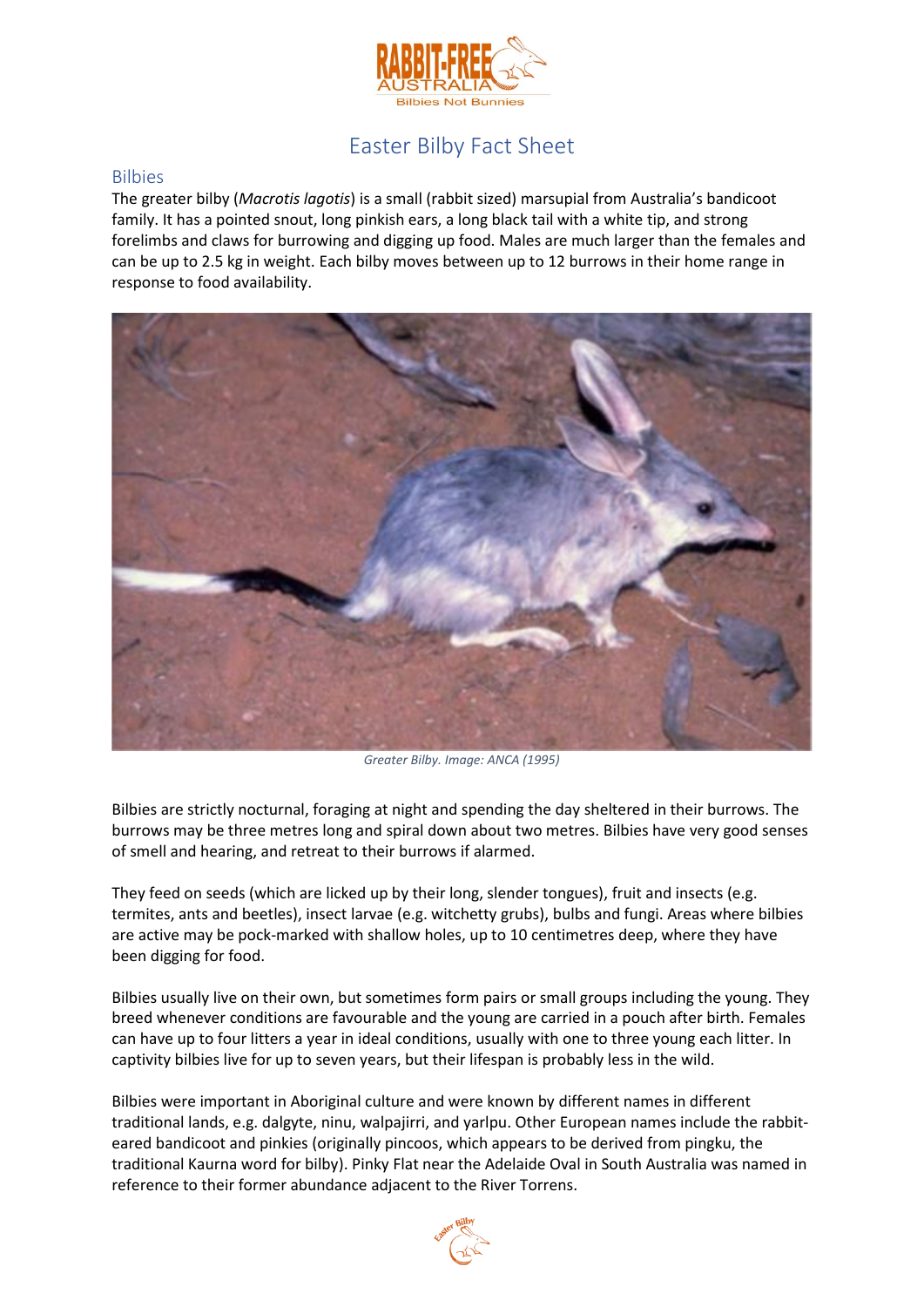

### Conservation status

Bilbies are listed as vulnerable by the national Environment Protection and Biodiversity Conservation Act. Once common throughout large parts of Australia they are now only found, often in small, isolated populations, in mulga shrublands and spinifex grasslands in Western Australia and the Northern Territory, and the Mitchell grasslands of south-west Queensland. They are presumed extinct in New South Wales. A [National Recovery Plan](https://www.environment.gov.au/biodiversity/threatened/recovery-plans/national-recovery-plan-greater-bilby-macrotis-lagotis) for the Greater Bilby was produced in 2006.

Maps of bilby distribution showing the decline over time.



All historic records up to 1970 Records 1971 - 1990 Records 1991 - 2004 Recorded observations from the national greater bilby database (Pavey, 2006) NB: Bilbies are now most likely to be found in lands north of the main rabbit zone.

Their demise was a result of many factors. In the late 1800s they were hunted for their skins and were 'by-catch' in rabbit traps. They were pushed out by the development of towns, farms and grazing lands, where domestic stock compete for feed. They are still preyed upon by feral cats and foxes, and they are outcompeted by rabbits.

European wild rabbits reduce the cover provided by native vegetation, prevent the natural regeneration of many plant species, and compete with bilbies for food and burrows. Bilbies are ejected from their burrows by rabbits. Wild rabbits are also food for feral cats and foxes, sustaining the populations of predators and hence maintaining increased predation on bilbies.

An authoritative view from 1925 was that in areas with little predation the bilbies downfall was probably due to 'the extraordinary abundance of rabbits, and the consequent struggle for breeding burrows'. Anecdotal evidence from 1903 linked an increase in locusts with the demise of bilbies (referred to as pincoos), which was attributed to the destructive characteristics of rabbits which when burrowing 'killed every living thing found ... including the very useful pincoo'.

## Easter Bilby's message

Easter Bilby champions the cause of native plants and animals, reclaiming the Australian bush from European wild rabbits. The Easter Bilby's message is, 'it's us or them' – rabbits must be removed so the original inhabitants can survive. Bilbies want their burrows, their food, and their friends back.

The Easter Bilby campaign slogan, '**Bilbies not bunnies**', is for all the displaced and threatened plants and animals. It is a brave and bold effort that can only succeed with help from humans. Without our intervention to control rabbits the plight of bilbies, and other native species, will never improve.

Getting rid of rabbits brings hope and new life to Australian landscapes. That is at the heart of the Easter Bilby story.